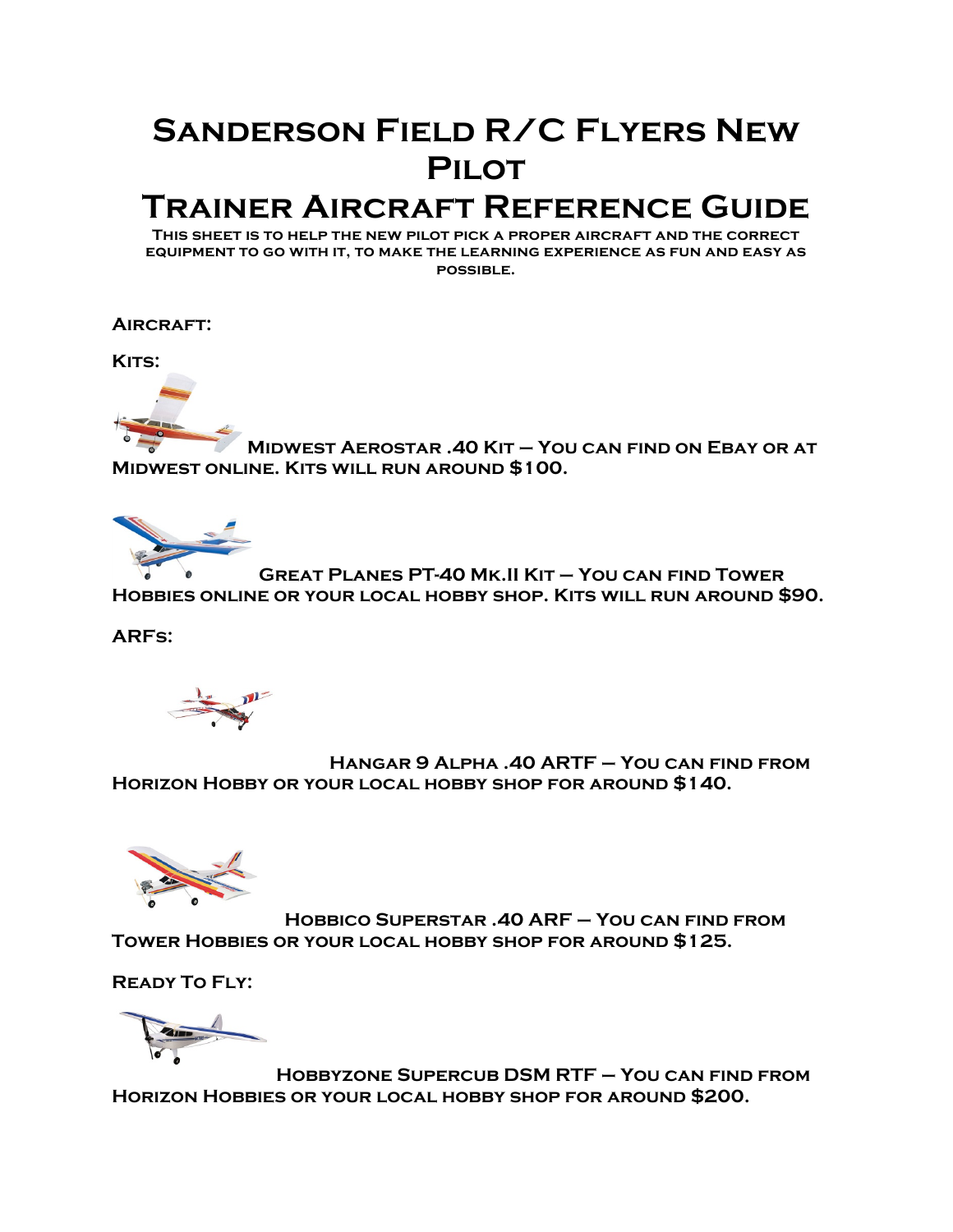

**EFlite Apprentice 15e RTF – You can find from Horizon Hobbies or your local hobby shop for around \$300.**



**Hangar 9 Alpha .40 Trainer RTF – You can find from Horizon Hobbies or your local hobby shop for around \$340.**

**Aircraft Engines:**



**Thunder Tiger GP .42 – You can find from Tower Hobbies or your local hobby shop for around \$90.**



**OS .46 LA – You can find from Tower Hobbies or your local hobby shop for around \$90.**

**Aircraft Radios:**



**Futaba 7C 2.4GHz FASST Radio System – You can find from Tower Hobbies or your local hobby shop for around \$280. Futaba is currently running a promotion that when you buy a new 7C system; you get an extra Futaba 2.4GHz receiver for free! That's an extra \$90 savings!**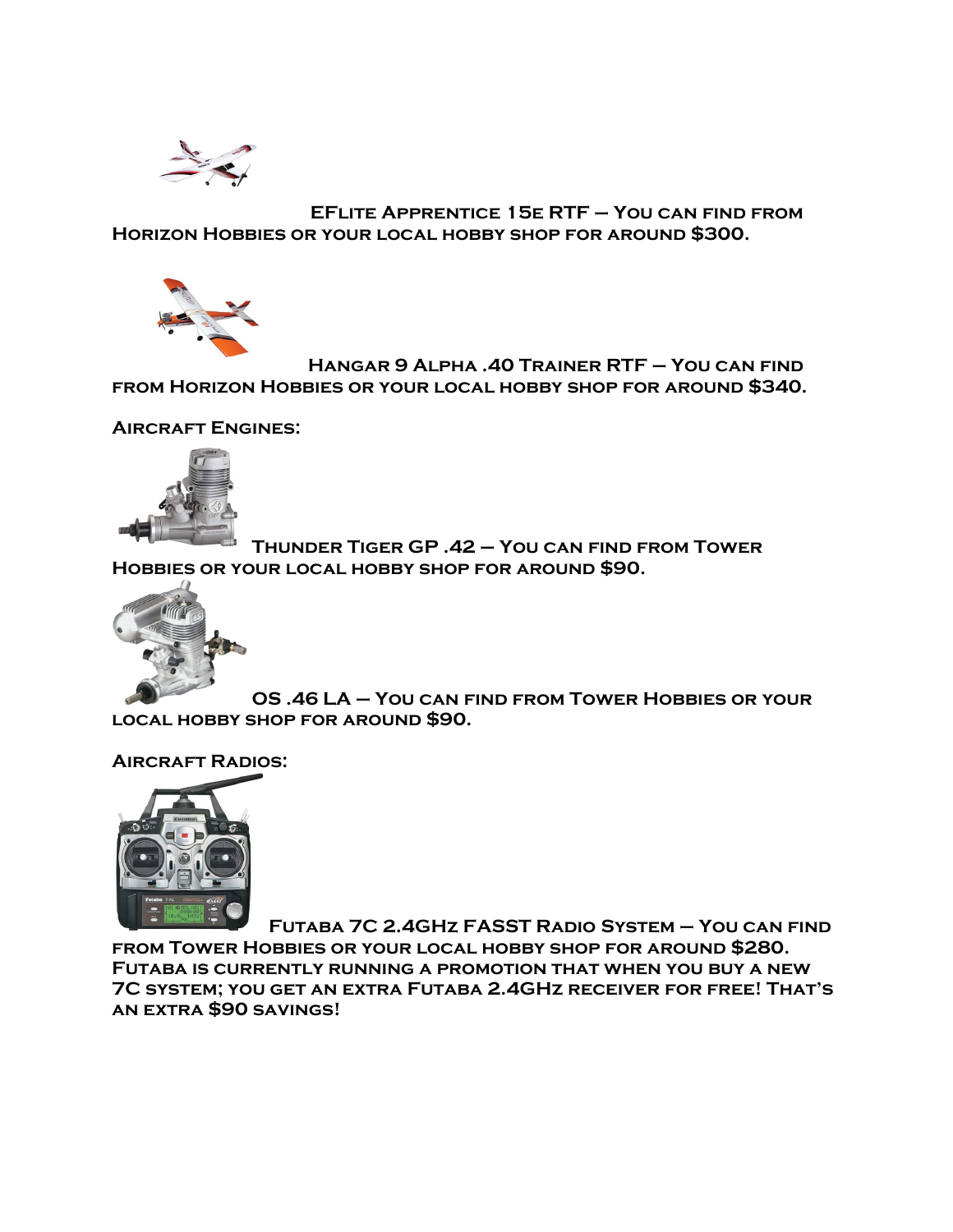

## **Spectrum DX6i DSMX 6**

**Channel Full Range without Servo – You can find from Horizon Hobby or your local hobby shop for around \$210.**

**Aircraft Servos:**



## **Futaba 3004 Standard Size Ball Bearing Servo**

**– You can find from Tower Hobbies or your local hobby shop for around \$14.**



# **HiTec HS425 Standard Size Ball Bearing Servo**

**– You can find from Tower Hobbies or your local hobby shop for around \$13.**

#### **Radio Batteries:**

**The Transmitters you buy from the Dealers or the Hobby Shop will come with batteries. These batteries are very small in capacity, and will need to be charged often during your flying day. Replace with these high capacity packs, and easily fly worry free all day!**



**Hobbico Hydramax 4.8V 2000mAh NiMH Flat Receiver Pack – You can find from Tower Hobbies or your local hobby shop for around \$21.**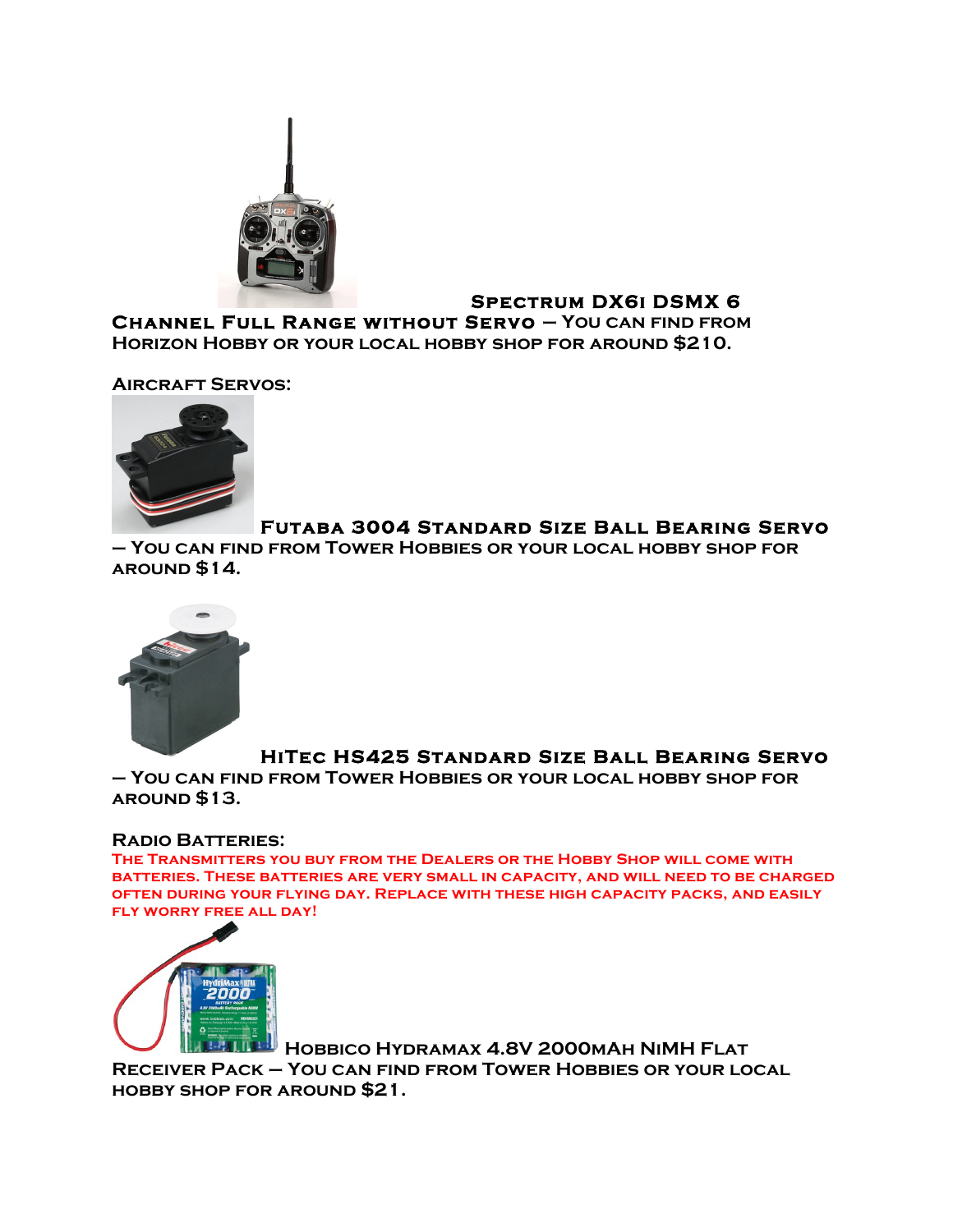

**Hobbico Hydramax 9.6V 2000mAh NiMH Flat or Square Transmitter Pack – You can find from Tower Hobbies or your local hobby shop for around \$36.**

#### **Building Equipment:**

**All of the following Products should be found at your local Hobby Shop.**



**21st Century Covering Irons Gift Pack - \$50 This Package includes Sealing Iron and smaller Trim Sealing Iron**



**21st Century Covering Sock - \$4**



**Top Flite Heat Gun - \$20**



**Robart 401 Super Stand - \$14**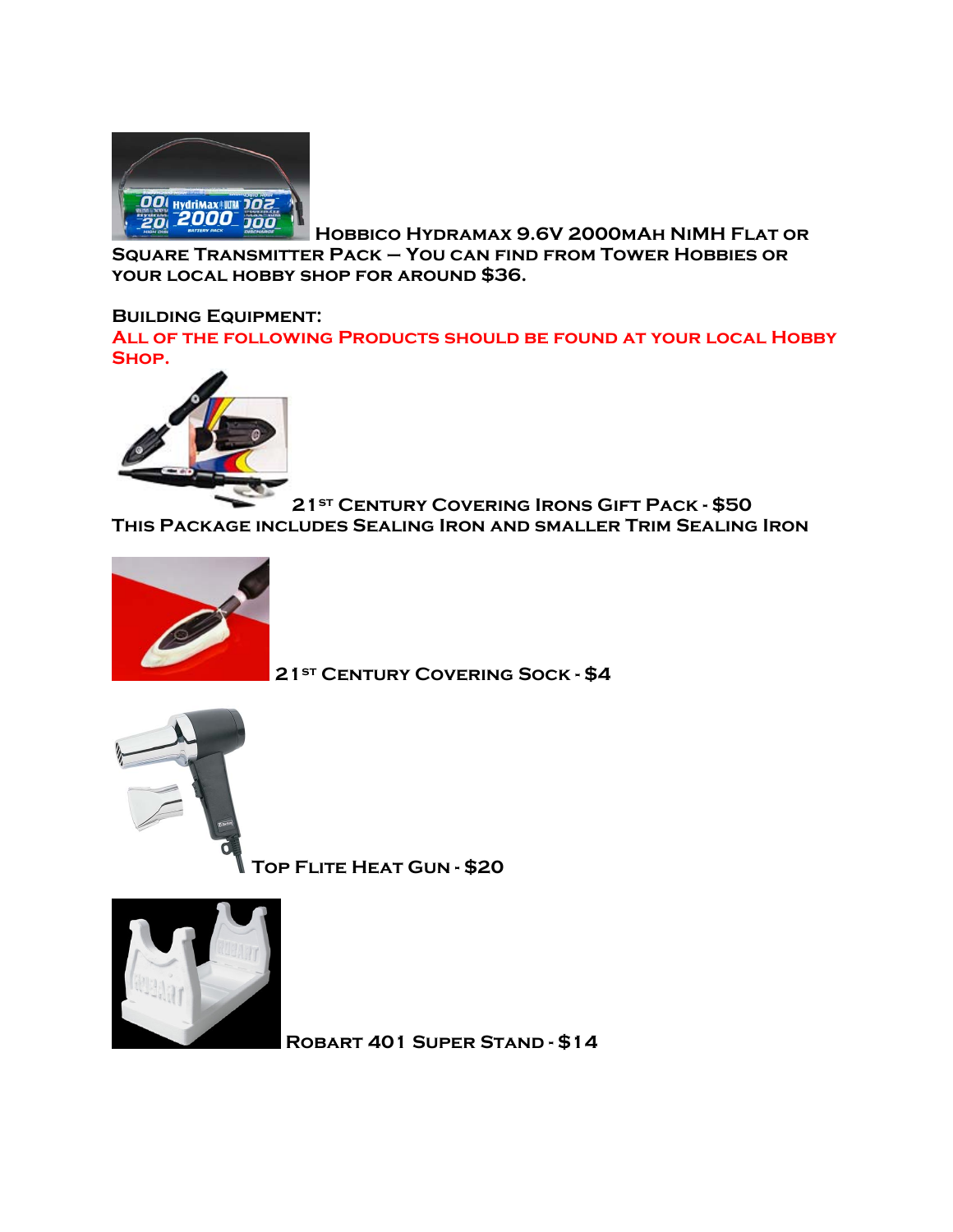

**Hobbico Hobbylite Balsa-Colored Filler 8 oz - \$5**

**Thin CA – Thick CA – 5 minute epoxy – 30 minute epoxy – Popsicle Sticks – Mixing Cups – Epoxy Brushes – Micro Balloons – Milled Glass – Thread Locker – Push Pins – Vises – Tool Box or Organizer – Screw Drivers – Alan Head Drivers – Nut Drivers – Open End Wrenches – Needle Nose Pliers – Pliers – X-acto Knife – X-acto Knife #11 Blades – X-Acto Extra Fine Razor Saw Set Carded – Sharpie – Pencil – Pencil Sharpener – Assorted Wet and Dry Sandpaper – Rubbing Alcohol – Rubber Cement Thinner – Acetone – Paper Towels –**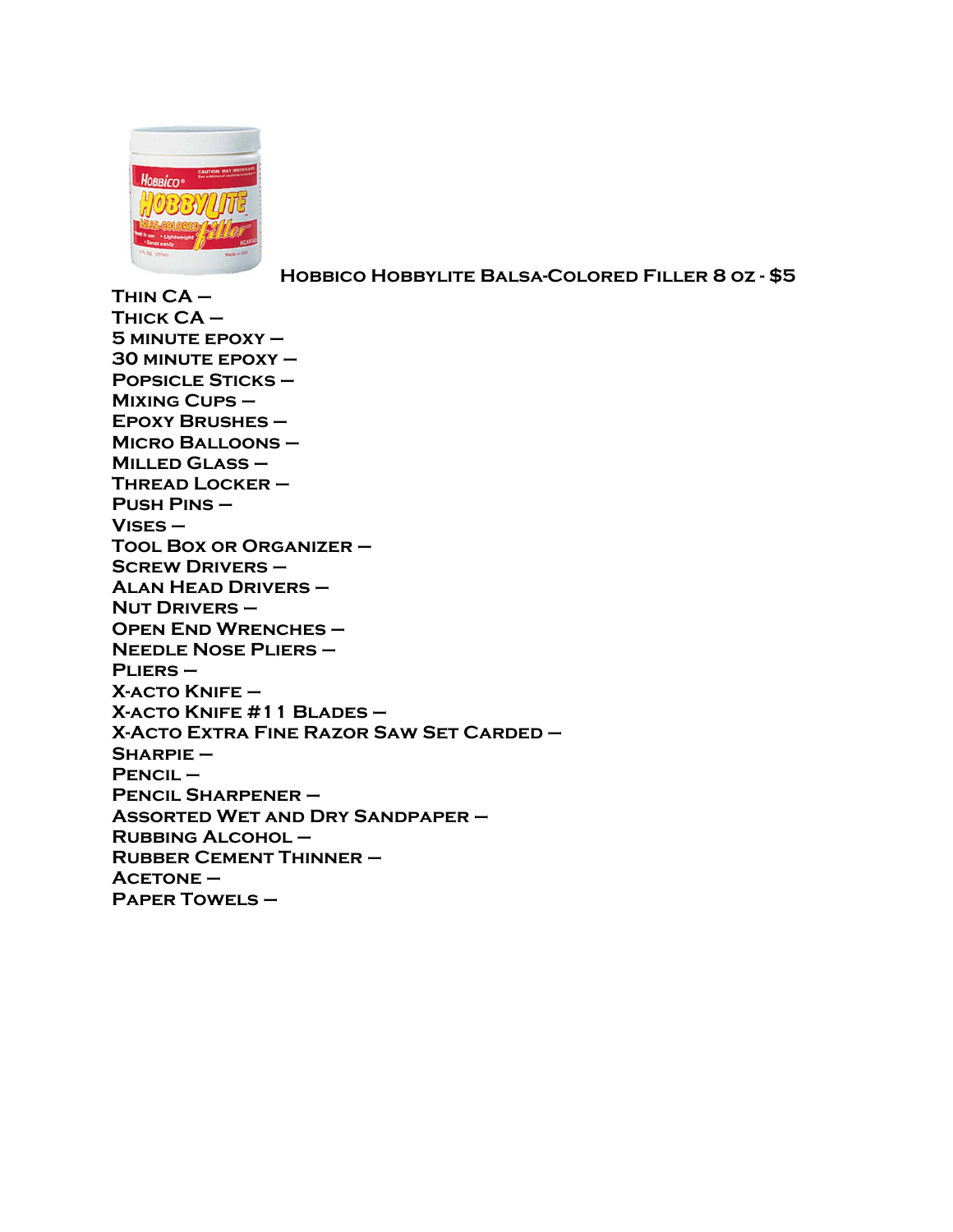#### **Field Equipment:**

**All of the following Products should be found at your local Hobby Shop.**



**Hobbico Ultra-Tote Prebuilt ARH Yellow - \$40 This box is pre-built and comes in Yellow, Red, or Blue. This Price is** 

**for box only.**

**Great Plane Master Cady Prebuilt - \$45** 

**This box is pre-built and features a separate removable Starter Box for convenience. This Price is for box only.**



**Portable tool container, and tackle boxes work great for this! Items can be found at any store that sells fishing equipment. Available in various sizes and prices.**



**Hobbico Ultra-Tote Field Box Complete Combo - \$130 This package includes everything you need for your flight box except tools. Power panel, starter, electric fueler, glow driver, and 12v Battery. Box comes unassembled and unpainted, but this process can easily be done in one day.**